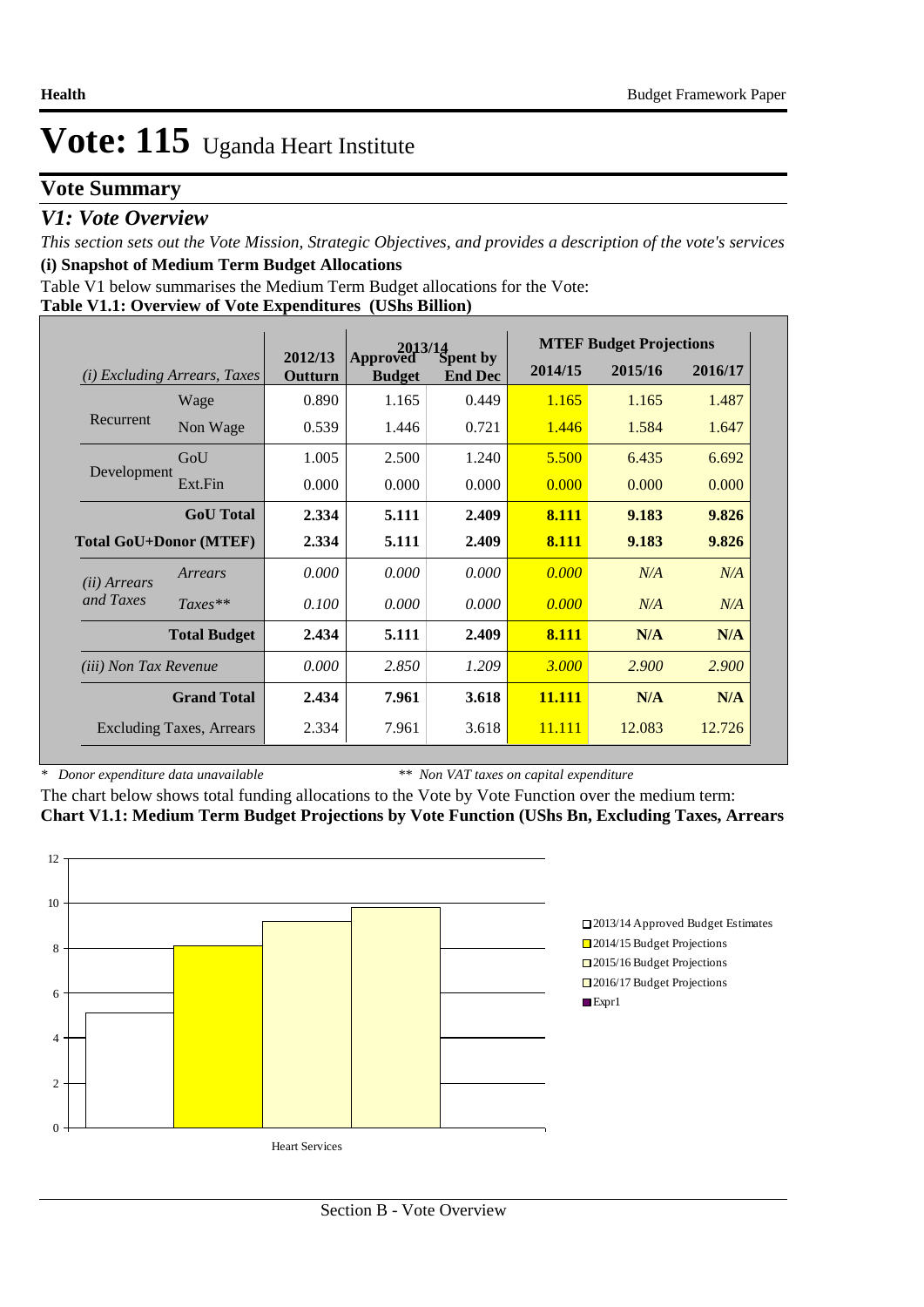### **Vote Summary**

### **(ii) Vote Mission Statement**

#### The Vote's Mission Statement is:

*The Uganda Heart Institute exists to serve as a center of excellence for the provision of comprehensive medical services to patients with cardiovascular and thoracic diseases and to offer opportunity for research and training in cardiovascular and thoracic medicine at an affordable cost so as to facilitate service delivery and enable continuous development of the institute*

### **(iii) Vote Outputs which Contribute to Priority Sector Outcomes**

The table below sets out the vote functions and outputs delivered by the vote which the sector considers as contributing most to priority sector outcomes.

#### **Table V1.2: Sector Outcomes, Vote Functions and Key Outputs**

| <b>Sector Outcome 1:</b>                  | <b>Sector Outcome 2:</b>                                                   | <b>Sector Outcome 3:</b>                                                                          |  |
|-------------------------------------------|----------------------------------------------------------------------------|---------------------------------------------------------------------------------------------------|--|
| Increased deliveries in health facilities | Children under one year old protected<br>against life threatening diseases | Health facilities receive adequate stocks<br>of essential medicines and health<br>supplies (EMHS) |  |
| Vote Function: 08 58 Heart Services       |                                                                            |                                                                                                   |  |
| <b>Outputs Contributing to Outcome 1:</b> | <b>Outputs Contributing to Outcome 2:</b>                                  | <b>Outputs Contributing to Outcome 3:</b>                                                         |  |
| None                                      | <b>Outputs Provided</b>                                                    | None                                                                                              |  |
|                                           | 085803 Heart Outreach Services                                             |                                                                                                   |  |
|                                           |                                                                            |                                                                                                   |  |

### *V2: Past Vote Performance and Medium Term Plans*

*This section describes past and future vote performance, in terms of key vote outputs and plans to address sector policy implementation issues.* 

### **(i) Past and Future Planned Vote Outputs**

#### *2012/13 Performance*

The Catherization laboratory building has been completed and handed over, the catherization laboratory machine has been purchased, delivered, installed, tested and the machine is now operational, the digital Xray micro-processor has been delivered, installed, tested and is working. Infrastructure for compressed medical air, independent central suction system, and oxygen back up system have been installed to support the dedicated operating theatre, cath-lab and ICU/ CCU. We have installed an ethylene gas steriliser and also procured an ECHO machine.

### *Preliminary 2013/14 Performance*

The Catherization facility and the dedicated cardiac theatre are functional. The gas infrustructure was installed and is functional, the cardiac ambulance has been procured and the process for the procurement of a standby 400Kv generator to back-up all the installed equipment awaits delivery. The operating light has been paid for, delivered, installed and is operational.

### **Table V2.1: Past and 201/12 Key Vote Outputs\***

| <i>Vote, Vote Function</i><br><b>Key Output</b> | <b>Approved Budget and</b><br><b>Planned outputs</b>                                                                                                                                          | 2013/14<br><b>Spending and Outputs</b><br><b>Achieved by End Dec</b>                                                                                                                          | 2014/15<br><b>Proposed Budget and</b><br><b>Planned Outputs</b>                                                                                      |
|-------------------------------------------------|-----------------------------------------------------------------------------------------------------------------------------------------------------------------------------------------------|-----------------------------------------------------------------------------------------------------------------------------------------------------------------------------------------------|------------------------------------------------------------------------------------------------------------------------------------------------------|
| Vote: 115 Uganda Heart Institute                |                                                                                                                                                                                               |                                                                                                                                                                                               |                                                                                                                                                      |
| <b>Vote Function: 0858 Heart Services</b>       |                                                                                                                                                                                               |                                                                                                                                                                                               |                                                                                                                                                      |
| Output: 085801                                  | <b>Heart Research</b>                                                                                                                                                                         |                                                                                                                                                                                               |                                                                                                                                                      |
| Description of Outputs:                         | 1. Data and Research on<br>Interstroke collected and done<br>2. Data and Research on Heart<br>failure collected and done<br>3. Data and Research on Atrial<br>Fibrillation collected and done | 1. Data and Research on<br>Interstroke collected and done<br>2. Data and Research on Heart<br>failure collected and done<br>3. Data and Research on Atrial<br>Fibrillation collected and done | 1. Data and Research on<br><b>Genetics of Rheumatic Heart</b><br>disease collected and done<br>2. HIV/ Rheumatic Heart<br>disease data collected and |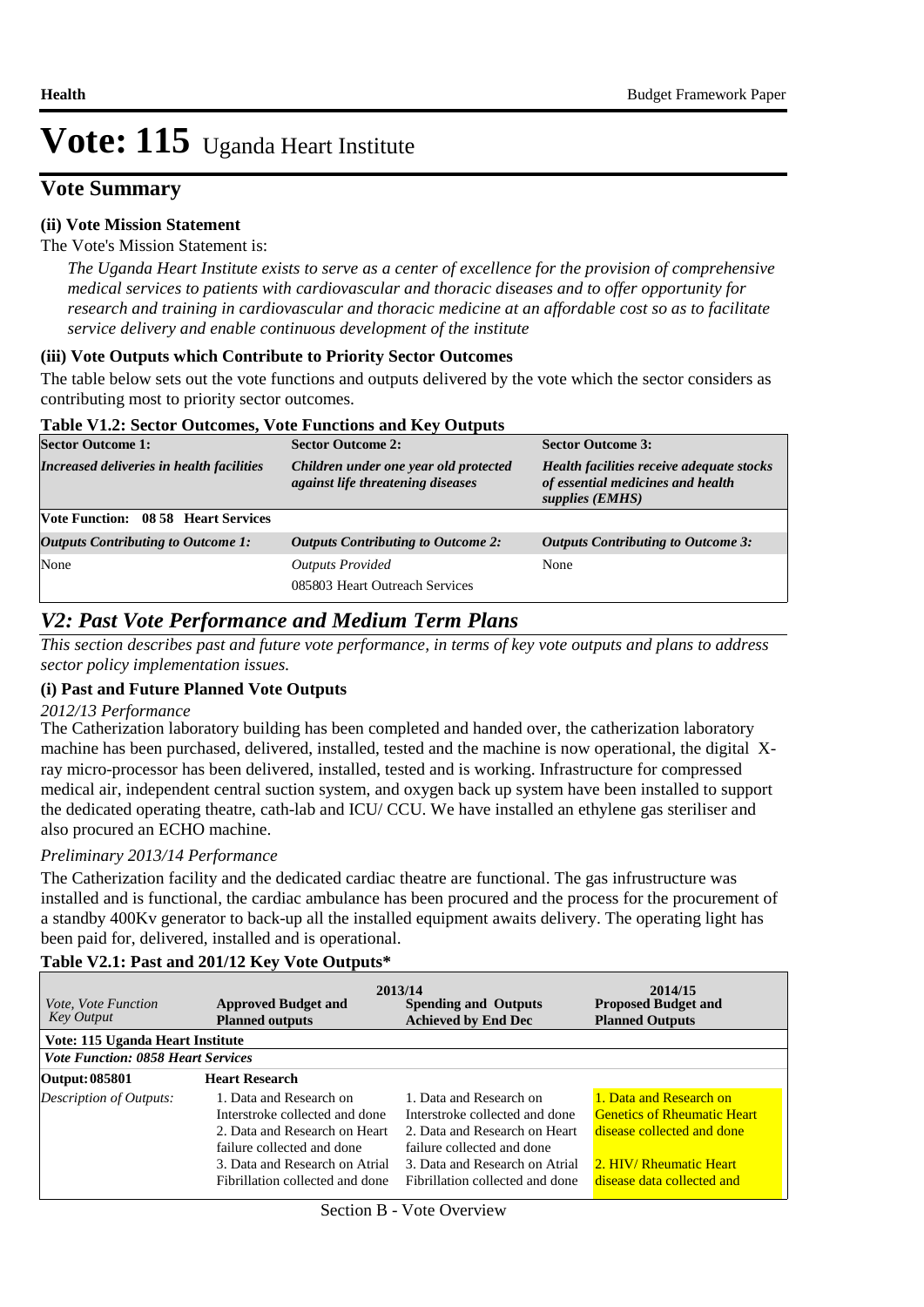# **Vote Summary**

| Vote, Vote Function<br><b>Key Output</b>               | 2013/14<br><b>Approved Budget and</b><br><b>Planned outputs</b>                                                                                                                                 | <b>Spending and Outputs</b><br><b>Achieved by End Dec</b>                                           | 2014/15<br><b>Proposed Budget and</b><br><b>Planned Outputs</b>                                                                   |
|--------------------------------------------------------|-------------------------------------------------------------------------------------------------------------------------------------------------------------------------------------------------|-----------------------------------------------------------------------------------------------------|-----------------------------------------------------------------------------------------------------------------------------------|
|                                                        | 4. Data and research on TB<br>Pericarditis collected and done<br>5. Research on Rheumatic Heart 5. Research on Rheumatic Heart 3. Data and research on TB<br>disease done<br>6. INTERACT 2 done | 4. Data and research on TB<br>Pericarditis collected and done<br>disease done<br>6. INTERACT 2 done | research carried<br>Peripartum cardiomyopathy<br>collected done<br>4. Research on Rheumatic Heart<br>disease registry carried out |
| Output Cost: UShs Bn:                                  | 1.767                                                                                                                                                                                           | $UShs Bn$ :<br>0.189                                                                                | <b>UShs Bn:</b><br>0.866                                                                                                          |
| Output: 085802                                         | <b>Heart Care Services</b>                                                                                                                                                                      |                                                                                                     |                                                                                                                                   |
| <b>Description of Outputs:</b>                         | 1. Perform 100 Open heart<br>surgeries performed                                                                                                                                                | 1.3 Open heart surgeries<br>performed                                                               | 1. Perform 100 Open heart<br>surgeries                                                                                            |
|                                                        | 2. Perform 240 Closed heart<br>and thoracic surgeries                                                                                                                                           | 2.93 Closed heart and thoracic<br>surgeries done.                                                   | 2. Perform 250 Closed heart<br>and thoracic surgeries                                                                             |
|                                                        | 3. Perform 12,000 Echo's<br>done -                                                                                                                                                              | 3. 1,893 Echos done -                                                                               | 3. Perform 12,000 Echos<br>$done -$                                                                                               |
|                                                        | 4. Perform 11,000 ECGs                                                                                                                                                                          | 4.1,984 ECGs done<br>5. No Stress tests done                                                        | 4. Perform 11,000 ECGs                                                                                                            |
|                                                        | 5. Conduct 260 Stress tests<br>6. CCU admissions - 500                                                                                                                                          | 6. 122 patients admitted in<br>CCU/ICU admissions -                                                 | 5. Conduct 260 Stress tests<br>6. CCU /ICU Admissions - 500                                                                       |
|                                                        | 7. ICU admissions - 180                                                                                                                                                                         |                                                                                                     | 7. Catherisation procedures -<br><b>200</b>                                                                                       |
|                                                        | 8. Procure accessories for X-ray<br>machine                                                                                                                                                     |                                                                                                     | 8- Perform 100 pacemaker                                                                                                          |
|                                                        | 9. Procure laboratory reagents                                                                                                                                                                  |                                                                                                     | programming<br>9. Conduct 200 Holter                                                                                              |
|                                                        | 10. Avil Blood gas analyzer<br>sundries for open heart surgeries                                                                                                                                |                                                                                                     | monitoring<br>10. Carry out 6,000 Laboratory                                                                                      |
|                                                        | 11. Perform 180 Holter analysis.                                                                                                                                                                |                                                                                                     | investigations                                                                                                                    |
|                                                        | 12. 1200 X-ray done<br>13 15,000 laboratory                                                                                                                                                     |                                                                                                     | 11. Perform 1.200 X-<br>ray                                                                                                       |
|                                                        | investigations done                                                                                                                                                                             |                                                                                                     | 12. Cath-lab and surgical<br>consumables and sundries<br>procured                                                                 |
|                                                        |                                                                                                                                                                                                 |                                                                                                     | 13. Cath-lab and surgical staff<br>trained.                                                                                       |
|                                                        |                                                                                                                                                                                                 |                                                                                                     | 14. Cath-lab and surgical<br>machinery and equipment<br>maintained.                                                               |
| Performance Indicators:                                |                                                                                                                                                                                                 |                                                                                                     |                                                                                                                                   |
| No. of Thoracic and Closed<br><b>Heart Operations</b>  | 240                                                                                                                                                                                             | 93                                                                                                  | 250                                                                                                                               |
| No. of Open heart operations 100<br>No. of Outpatients | 12000                                                                                                                                                                                           | 3<br>3684                                                                                           | 100<br>12200                                                                                                                      |

Section B - Vote Overview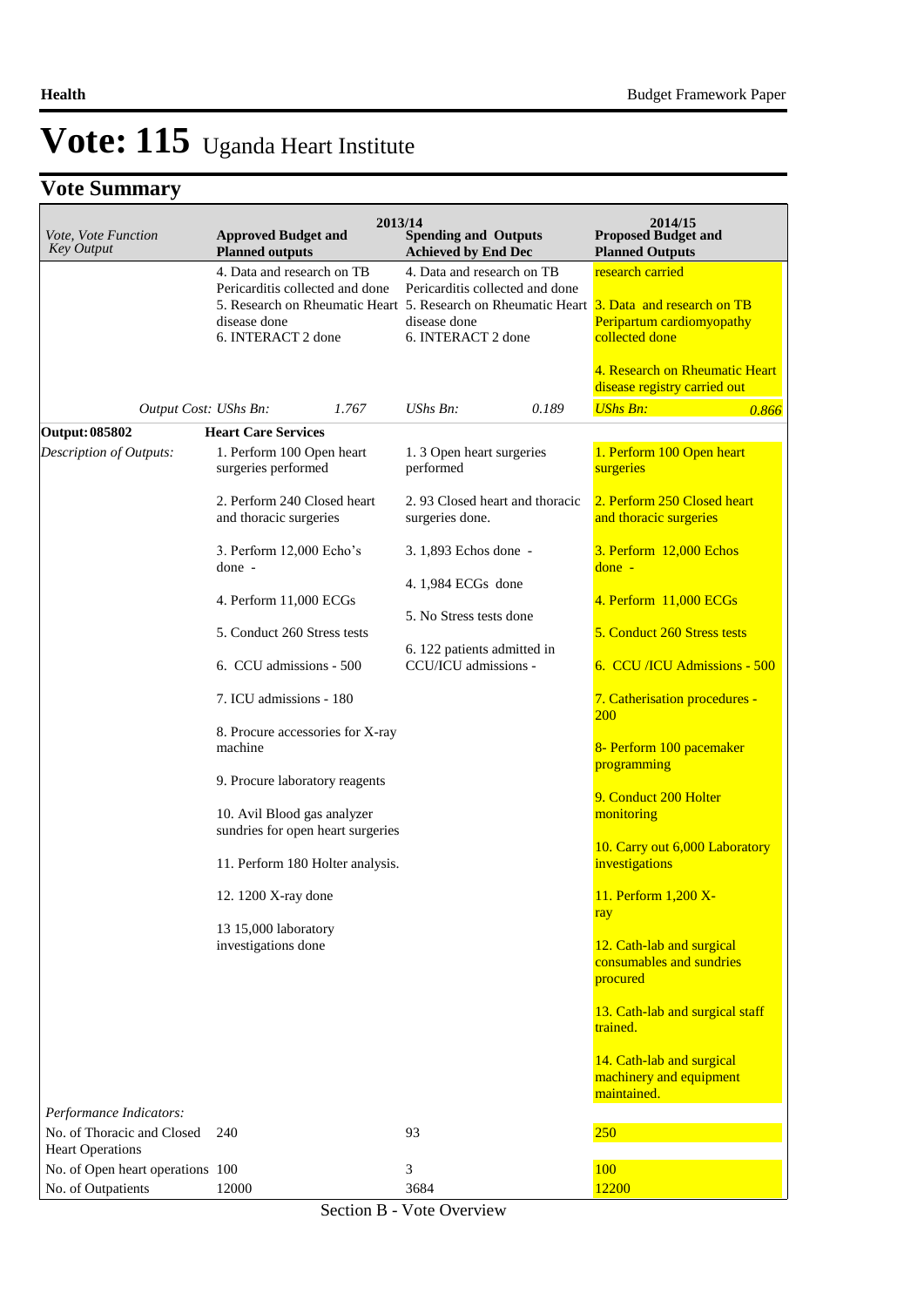### **Vote Summary**

| <i>Vote. Vote Function</i><br><b>Key Output</b> | <b>Approved Budget and</b><br><b>Planned outputs</b>     | 2013/14 | <b>Spending and Outputs</b><br><b>Achieved by End Dec</b>          |       | 2014/15<br><b>Proposed Budget and</b><br><b>Planned Outputs</b> |               |
|-------------------------------------------------|----------------------------------------------------------|---------|--------------------------------------------------------------------|-------|-----------------------------------------------------------------|---------------|
| Output Cost: UShs Bn:                           |                                                          | 1.831   | UShs $Bn$ :                                                        | 0.226 | UShs Bn:                                                        | 2.852         |
| Output: 085803                                  | <b>Heart Outreach Services</b>                           |         |                                                                    |       |                                                                 |               |
| Description of Outputs:                         |                                                          |         | a). 14 regional referral hospitals - 3 regional referral hospitals |       | - 14 regional referral hospitals                                |               |
|                                                 | b). 10 Visits to specialised<br>groups (interest groups) |         | $-2$ Visits to specialised groups ( $-$<br>interest groups)        |       | 120 Visits to specialised<br>groups (e.g Schools)               |               |
| Performance Indicators:                         |                                                          |         |                                                                    |       |                                                                 |               |
| No. of outreach visits                          | 24                                                       |         | 5                                                                  |       | 134                                                             |               |
| Output Cost: UShs Bn:                           |                                                          | 0.050   | UShs $Bn$ :                                                        | 0.013 | <b>UShs Bn:</b>                                                 | 0.048         |
| <b>Vote Function Cost</b>                       | <b>UShs Bn:</b>                                          |         | 7.961 UShs Bn:                                                     |       | 2.409 <i>UShs Bn:</i>                                           | 11.111        |
| <b>Cost of Vote Services:</b>                   | $UShs Bn$ :                                              |         | $7.961$ UShs Bn:                                                   |       | $2.409$ UShs Bn:                                                | <b>11.111</b> |

*\* Excluding Taxes and Arrears*

### *2014/15 Planned Outputs*

The plan for FY 2014/15 is to fully operationalise the newly installed cardiac catheterization facility and the theatre. The facility can handle 500 Cath procedures, 250 closed heart surgeries and 100 open heart surgeries per year. However, this will require additional Ushs 5.0 bn which is not provided for in the budget. The institute will also undertake outreach and support supervision visits to 14 Regional Referral Hospitals and one general hospital (Kiwoko). Besides conducting research the UHI has also embark on training of super specialists at fellowship level to avert the high expense of sending them abroad where hands on is not guaranteed as compared to when they are trained locally with full access to patients.

### **Table V2.2: Past and Medum Term Key Vote Output Indicators\***

| Vote Function Key Output                 | 2012/13 | 2013/14                 |                                     |            | <b>MTEF Projections</b> |         |
|------------------------------------------|---------|-------------------------|-------------------------------------|------------|-------------------------|---------|
| Indicators and Costs:                    | Outturn | <b>Approved</b><br>Plan | <b>Outturn by</b><br><b>End Dec</b> | 2014/15    | 2015/16                 | 2016/17 |
| Vote: 115 Uganda Heart Institute         |         |                         |                                     |            |                         |         |
| <b>Vote Function:0858 Heart Services</b> |         |                         |                                     |            |                         |         |
| No. of Open heart operations             |         | 100                     |                                     | 100        | 150                     | 150     |
| No. of Outpatients                       |         | 12000                   | 3684                                | 12200      | 12500                   | 12500   |
| No. of Thoracic and Closed Heart         |         | 240                     | 93                                  | <b>250</b> | <b>250</b>              |         |
| <b>Operations</b>                        |         |                         |                                     |            |                         |         |
| No. of outreach visits                   |         | 24                      |                                     | 134        | 144                     | 144     |
| <b>Vote Function Cost (UShs bn)</b>      | 2.434   | 7.961                   | 2.409                               | 11.111     | 12.083                  | 12.726  |
| <b>Cost of Vote Services (UShs Bn)</b>   | 2.434   | 7.961                   | 2.409                               | 11.111     | 12.083                  | 12.726  |

### *Medium Term Plans*

Recruitment of medical and non-medical staff, acquiring a new home to solve the acute space shortage. Perform 1000 heart surgeries, Perform 20,000 Echos done, Perform 20,000 ECGs, Conduct 500 Strees tests, 360 ICU admissions, 500 CCU admissions, Perform 400 Holter analysis. 20,000 OPD attended, perform 2,000 X-rays, perform 10,000 laboratory investigations.

### **(ii) Efficiency of Vote Budget Allocations**

1. This will be done through improving capacity development of the technical staff. 2. Recruitment of critital missing staff. 3. Carry out activities in line with budget, planned activities and public finance and accountability act. 4. Ensure timely procurement of recquired superspecialised supplies and improve on the functionality of the internal controls.

### **Table V2.3: Allocations to Key Sector and Service Delivery Outputs over the Medium Term**

| $(i)$ Allocation (Shs Bn) | (ii) % Vote Budget |  |
|---------------------------|--------------------|--|
|                           |                    |  |
|                           |                    |  |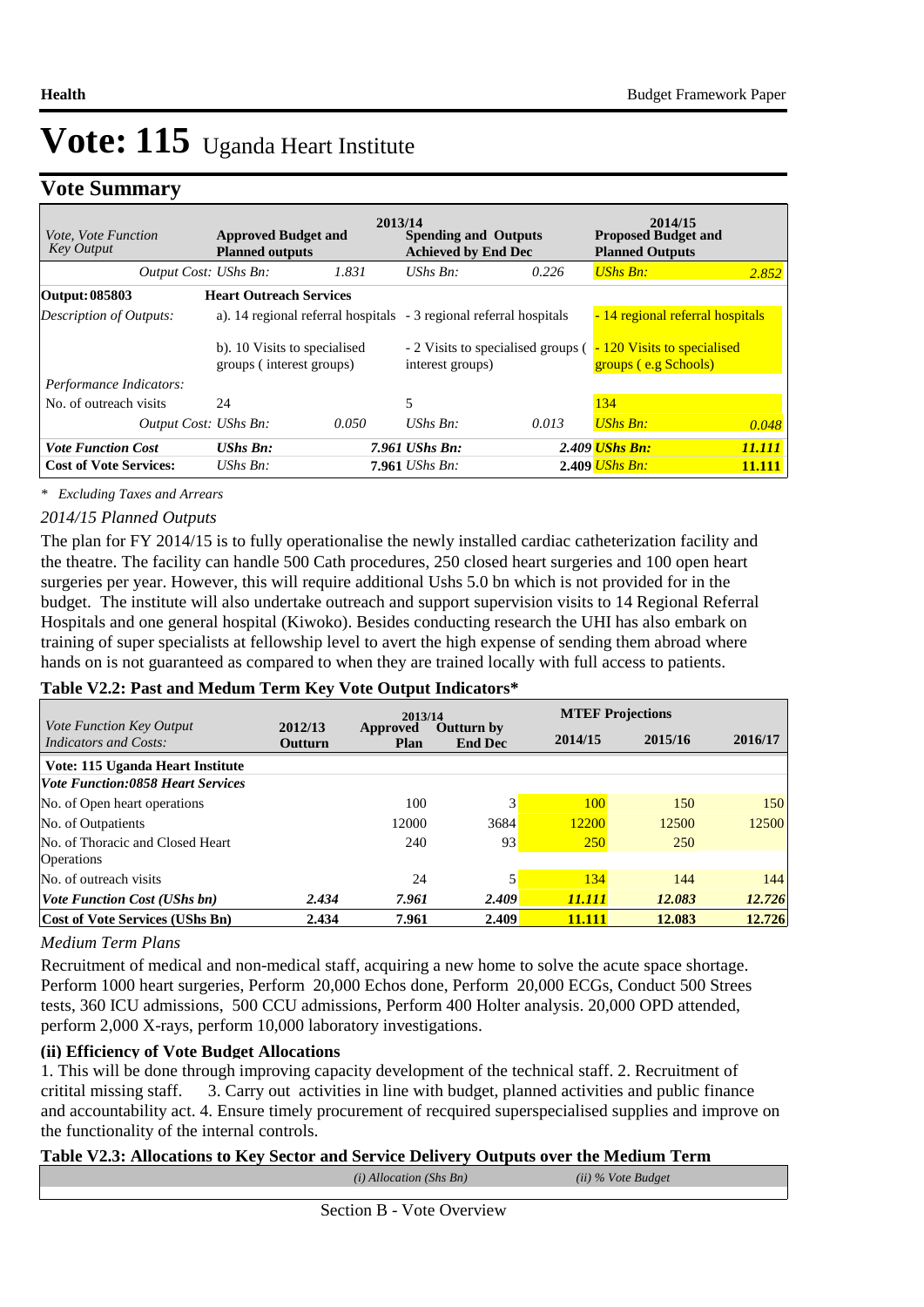# **Vote Summary**

| <b>Billion Uganda Shillings</b> |      | 2013/14 2014/15 2015/16 2016/17 |     |          |          | 2013/14 2014/15 2015/16 2016/17 |          |
|---------------------------------|------|---------------------------------|-----|----------|----------|---------------------------------|----------|
| <b>Key Sector</b>               | 0.11 | $\overline{0.1}$                | 0.1 | $0.6\%$  | $0.4\%$  | $1.1\%$                         | $1.0\%$  |
| Service Delivery                | 3.6  | 2.1                             |     | $45.8\%$ | $33.9\%$ | $17.4\%$                        | $45.2\%$ |

The provision of super specialist cardiac services like open heart surgery is very expensive due to the very wide range of highly specific inputs in the cath-lab, operating theatre, ICC/CCU and the diagnostic units. These include anaesthetic machine (250m), echo machine (300m), Intriotic machine (260m) and others (1.7b). The compound unit cost per open heart surgery US dollars 5,000 and US dollars 1,000. N.B This is four times lower than the cost of US dollars 20,000 spent per open heart surgery abroad.

#### **Table V2.4: Key Unit Costs of Services Provided and Services Funded (Shs '000)**

| <b>Unit Cost</b><br><b>Description</b>                              | Actual<br>2012/13 | <b>Planned</b><br>2013/14 | <b>Actual</b><br>by Sept | <b>Proposed</b><br>2014/15 | <b>Costing Assumptions and Reasons for</b><br>any Changes and Variations from Plan |
|---------------------------------------------------------------------|-------------------|---------------------------|--------------------------|----------------------------|------------------------------------------------------------------------------------|
|                                                                     |                   |                           |                          |                            |                                                                                    |
| <i>Vote Function:0858 Heart Services</i><br>Open Heart surgery cost | 21,886,792        | 2,000,000                 | 2.166.667                | 2,000,000                  | Provisional estimate per inpatient<br>operation                                    |
| Closed Heart Surgery                                                | 5,896,226         | 3,333,333                 | 2,145,833                | 2,322,000                  | Infationery tendencies were factored in<br>the cost                                |

#### **(iii) Vote Investment Plans**

The funding allocated to capital purchases over the medium term is targeted for the equipping of the cathlab, operating theatre and the ICU/CCU units with specialised machinenery and equipment (2.190b) and purchase ICT equipment (170m).

#### **Table V2.5: Allocations to Capital Investment over the Medium Term**

|                                           | $(i)$ Allocation (Shs Bn) |      |                                 | $(ii)$ % Vote Budget |           |           |                                 |           |
|-------------------------------------------|---------------------------|------|---------------------------------|----------------------|-----------|-----------|---------------------------------|-----------|
| <b>Billion Uganda Shillings</b>           |                           |      | 2013/14 2014/15 2015/16 2016/17 |                      |           |           | 2013/14 2014/15 2015/16 2016/17 |           |
| Consumption Expendture (Outputs Provided) | 5.4                       | 5.6  | 2.2                             | 2.2                  | 68.2%     | $50.5\%$  | $18.4\%$                        | 17.5%     |
| Investment (Capital Purchases)            | 2.5                       | 5.5  | 9.9                             | 10.5                 | 31.8%     | 49.5%     | 81.6%                           | 82.5%     |
| <b>Grand Total</b>                        | 8.0                       | 11.1 | 12.1                            | 12.7                 | $100.0\%$ | $100.0\%$ | $100.0\%$                       | $100.0\%$ |

The major capital purchases that will be made by the vote in 2014/15 is the completion of equipping of the cath-lab, operating theatre and the ICU/CCU units with specialised equipment and machinery.

### **Table V2.6: Major Capital Investments**

| <b>Project, Programme</b>                                            | 2013/14                                                                                                                                        |                                                                                                                                                                                               |                                                                                                                                                                                                                                          |  |
|----------------------------------------------------------------------|------------------------------------------------------------------------------------------------------------------------------------------------|-----------------------------------------------------------------------------------------------------------------------------------------------------------------------------------------------|------------------------------------------------------------------------------------------------------------------------------------------------------------------------------------------------------------------------------------------|--|
| <b>Vote Function Output</b><br><b>UShs Thousand</b>                  | <b>Approved Budget, Planned</b><br><b>Outputs (Quantity and Location)</b>                                                                      | <b>Actual Expenditure and</b><br><b>Outputs by September</b><br>(Quantity and Location)                                                                                                       | <b>Proposed Budget, Planned</b><br><b>Outputs (Quantity and Location)</b>                                                                                                                                                                |  |
| Project 1121 Uganda Heart Institute Project                          |                                                                                                                                                |                                                                                                                                                                                               |                                                                                                                                                                                                                                          |  |
| 085877 Purchase of<br><b>Specialised</b><br>Machinery &<br>Equipment | Assorted surgical instruments<br>procured.<br>Echo machine procured<br>Assorted procedural<br>instruments, machinery and<br>equipment procured | Assorted surgical instruments<br>procured $(79,100,000/=)$ .<br>Echo machine not procured<br>Assorted procedural<br>instruments, machinery and<br>equipment procured<br>$(80,217,081/\equiv)$ | Assorted surgical instruments,<br>procedural instruments,<br>machinery and equipment<br>procured $(2.160b)$ .<br>Other specialised equipment<br>and machinery (3.065b)<br>procured. Details specified<br>below:<br>Intraiotic bloon pumb |  |
|                                                                      |                                                                                                                                                |                                                                                                                                                                                               | Ventilator Machine                                                                                                                                                                                                                       |  |
|                                                                      |                                                                                                                                                |                                                                                                                                                                                               | Echo machine procured                                                                                                                                                                                                                    |  |
|                                                                      |                                                                                                                                                |                                                                                                                                                                                               | Portable Echo - Machine.                                                                                                                                                                                                                 |  |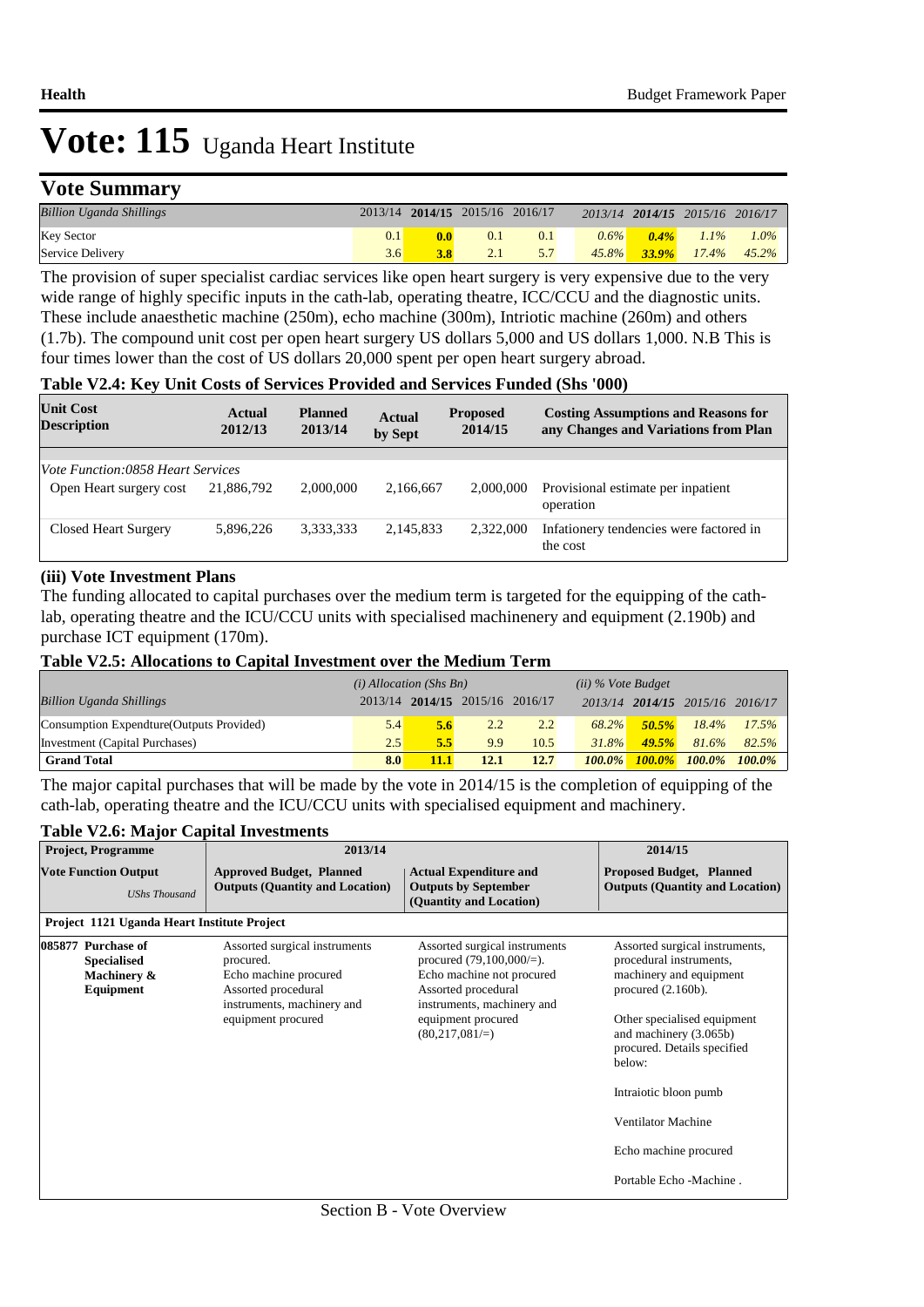# **Vote Summary**

| <b>Project, Programme</b>                           | 2013/14                                                                   |                                                                                         | 2014/15                                                                                                                                                                                                                                                                                                                 |
|-----------------------------------------------------|---------------------------------------------------------------------------|-----------------------------------------------------------------------------------------|-------------------------------------------------------------------------------------------------------------------------------------------------------------------------------------------------------------------------------------------------------------------------------------------------------------------------|
| <b>Vote Function Output</b><br><b>UShs Thousand</b> | <b>Approved Budget, Planned</b><br><b>Outputs (Quantity and Location)</b> | <b>Actual Expenditure and</b><br><b>Outputs by September</b><br>(Quantity and Location) | <b>Proposed Budget, Planned</b><br><b>Outputs (Quantity and Location)</b>                                                                                                                                                                                                                                               |
|                                                     |                                                                           |                                                                                         | -Anaesthesia Machine.procured<br>-Heavy duty washing machine<br>procured procured<br>-Autoclave 75 cubic litres<br>procured<br>-Invasive cardiac monitors<br>procured<br>-Infusion pumbs procured<br>- Cardiac beds procured<br>- Motorised patient transport<br>trolley procured<br>- Defribilators with external pads |
| <b>Total</b>                                        | 2,111,100                                                                 | 519,105                                                                                 | 5,225,000                                                                                                                                                                                                                                                                                                               |
| <b>GoU</b> Development                              | 2,111,100                                                                 | 519,105                                                                                 | 5,225,000                                                                                                                                                                                                                                                                                                               |
| <b>External Financing</b>                           | 0                                                                         | 0                                                                                       | 0                                                                                                                                                                                                                                                                                                                       |

### **(iv) Vote Actions to improve Priority Sector Outomes**

The strategy is to increase our capacity to operate on the patients requiring heart surgery/procedures at the Institute and reduce/ remove the need to reffer them abroad.

| 2013/14 Planned Actions:                                                                                                 | 2013/14 Actions by Sept:                                                                                                                                                                                                                                                          | 2014/15 Planned Actions:                                                                                                                                                                                      | <b>MT</b> Strategy:                                                                                                                                                                                                                                                             |
|--------------------------------------------------------------------------------------------------------------------------|-----------------------------------------------------------------------------------------------------------------------------------------------------------------------------------------------------------------------------------------------------------------------------------|---------------------------------------------------------------------------------------------------------------------------------------------------------------------------------------------------------------|---------------------------------------------------------------------------------------------------------------------------------------------------------------------------------------------------------------------------------------------------------------------------------|
| Sector Outcome 1: Increased deliveries in health facilities                                                              |                                                                                                                                                                                                                                                                                   |                                                                                                                                                                                                               |                                                                                                                                                                                                                                                                                 |
| Vote Function: 08.58 Heart Services                                                                                      |                                                                                                                                                                                                                                                                                   |                                                                                                                                                                                                               |                                                                                                                                                                                                                                                                                 |
| VF Performance Issue:                                                                                                    | Timely delivery and regular provision of specialised drugs and medical sundries                                                                                                                                                                                                   |                                                                                                                                                                                                               |                                                                                                                                                                                                                                                                                 |
| Adequate supply of<br>specialised drugs, chemicals,<br>sundries, devices and<br>implants for quality cardiac<br>service. | Specialised drugs, chemicals,<br>sundries, devices and implants<br>for quality cardiac service.                                                                                                                                                                                   | Procurement plan in place to<br>ensure timely availability of<br>quality specialised drugs,<br>chemicals, devices, pacemaker<br>implants and sundries in<br>quantities that are in tandem<br>with the demand. | Procurement of specialised<br>drugs, chemicals, sundries,<br>devices and implants<br>(Pacemakers). Fully equiping,<br>procurement of specialised<br>sundries and maintenance of<br>equipment, conducting of<br>research and outreach<br>programmes to the regional<br>hospitals |
| VF Performance Issue:                                                                                                    | Understaffing                                                                                                                                                                                                                                                                     |                                                                                                                                                                                                               |                                                                                                                                                                                                                                                                                 |
| Operationalisation of the<br>Cath-lab and the dedicated<br>operating theatre for heart<br>surgery.                       | The cath lab and the dedicated<br>operating theatre are fully<br>operational. By end of 30th<br>September, 2013, 13<br>procedures had been carried<br>out in cath lab and 3 open<br>heart surgeries were conducted<br>in the new cardiac theatre. In<br>addition, 62 closed heart | Recruitment plan for critical<br>staff submitted to Ministry of<br><b>Health and Ministry of Public</b><br>Service for clearance to enable<br>recruitment by the Health<br><b>Service Commission.</b>         | Adequate recruitment of a full<br>structure that provides for the<br>right skill mix of staff,<br>motivating the available staff<br>and ensure retainance.                                                                                                                      |
|                                                                                                                          | surgeries have also been done.                                                                                                                                                                                                                                                    |                                                                                                                                                                                                               |                                                                                                                                                                                                                                                                                 |
|                                                                                                                          | Sector Outcome 2: Children under one year old protected against life threatening diseases                                                                                                                                                                                         |                                                                                                                                                                                                               |                                                                                                                                                                                                                                                                                 |
| Vote Function: 08.58 Heart Services                                                                                      |                                                                                                                                                                                                                                                                                   |                                                                                                                                                                                                               |                                                                                                                                                                                                                                                                                 |
| VF Performance Issue:                                                                                                    | Training of staff                                                                                                                                                                                                                                                                 |                                                                                                                                                                                                               |                                                                                                                                                                                                                                                                                 |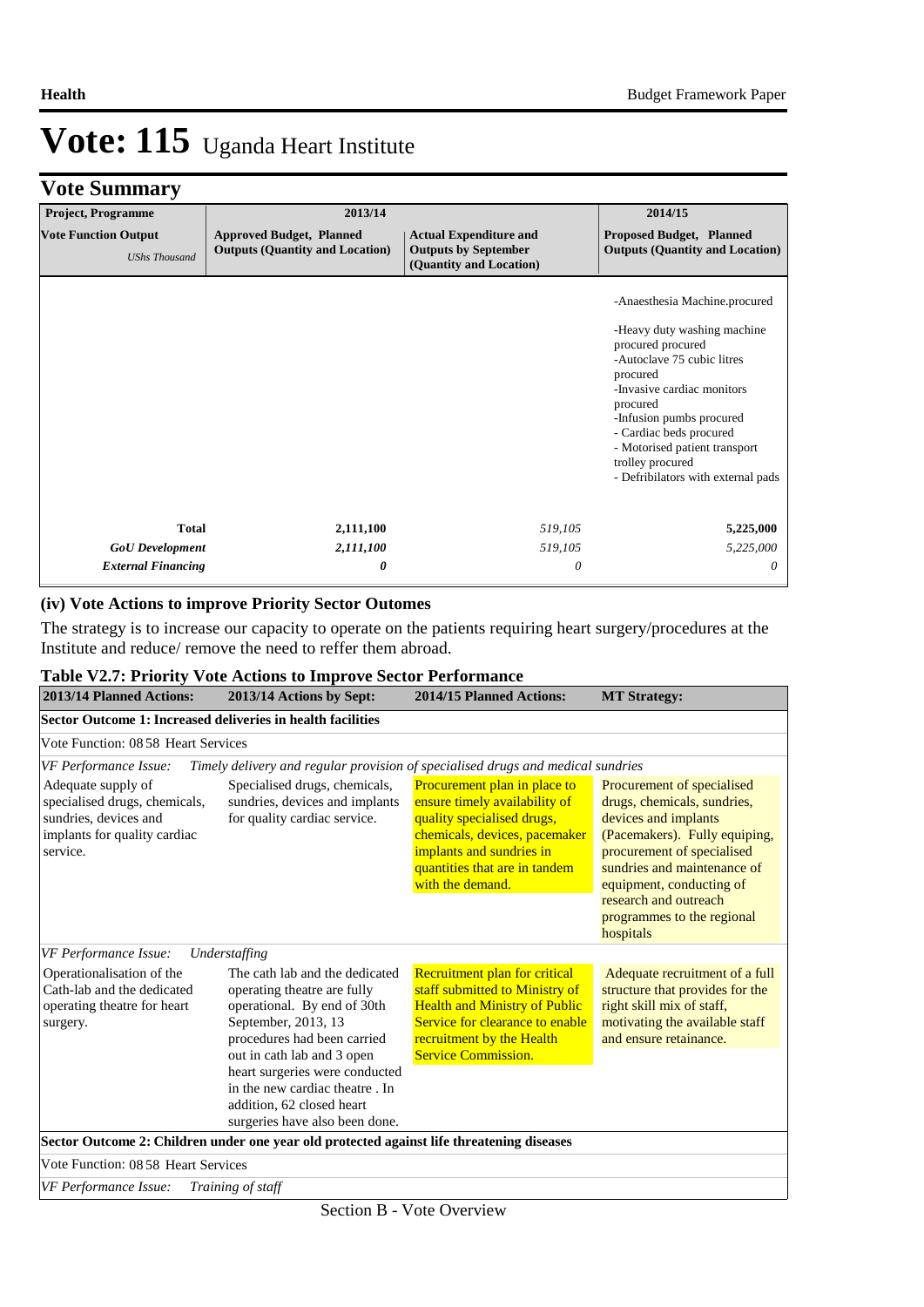### **Vote Summary**

| 2013/14 Planned Actions:             | 2013/14 Actions by Sept:                                                                                                                                                                                                                                               | 2014/15 Planned Actions:                                                                                                                                                                                    | <b>MT Strategy:</b>                                                                                    |
|--------------------------------------|------------------------------------------------------------------------------------------------------------------------------------------------------------------------------------------------------------------------------------------------------------------------|-------------------------------------------------------------------------------------------------------------------------------------------------------------------------------------------------------------|--------------------------------------------------------------------------------------------------------|
| Sourcing funding for<br>the project. | Cardiac anaesthesiologist,<br>Cardiac surgeons and other<br>health workers continue to be<br>trained. Skills transfer<br>workshops with teams from<br>Nairobi, the USA, CANADA,<br>the UK, South Africa and<br>INDIA were carried out.<br>Internal CME's are conducted | More technical staff will be<br>trained to ensure efficient and<br>effective running of the cath-<br>lab and the dedicated theatre.<br>This will include 2 cath-lab<br>tecchnicians and 2<br>cardiologists. | Presentation of project of the<br><b>UHI</b> to Ministry of Health,<br><b>MoFPED</b> , and Parliament. |
|                                      | on weekly basis. Support staff<br>are undergoing training.                                                                                                                                                                                                             |                                                                                                                                                                                                             |                                                                                                        |

### *V3 Proposed Budget Allocations for 2014/15 and the Medium Term*

*This section sets out the proposed vote budget allocations for 2014/15 and the medium term, including major areas of expenditures and any notable changes in allocations.* 

### **Table V3.1: Past Outturns and Medium Term Projections by Vote Function\***

|                                  |                           | 2013/14                |                                    | <b>MTEF Budget Projections</b> |         |         |
|----------------------------------|---------------------------|------------------------|------------------------------------|--------------------------------|---------|---------|
|                                  | 2012/13<br><b>Outturn</b> | Appr.<br><b>Budget</b> | <b>Spent by</b><br><b>End Sept</b> | 2014/15                        | 2015/16 | 2016/17 |
| Vote: 115 Uganda Heart Institute |                           |                        |                                    |                                |         |         |
| 0858 Heart Services              | 2.434                     | 7.961                  | l.078                              | 11.111                         | 12.083  | 12.726  |
| <b>Total for Vote:</b>           | 2.434                     | 7.961                  | 1.078                              | 11.111                         | 12.083  | 12.726  |

### **(i) The Total Budget over the Medium Term**

2012/13 - 2.434b, 2013/14 - 7.961b, 2014/15 - 8111b, 2015/16 - 8.573b, 2016/17 -9.076, the increase in resource allocation is to improve the infrastructure and services of the Institute to provide convenient and affordable heart treatment to the local population and the region, and undertake necessary capital expenditures in order to transform the Institute into a Centre of Excellence

### **(ii) The major expenditure allocations in the Vote for 2014/15**

Major expenditure allocation is on specialised equipment and consumables 1billion , other expenditures are on procurement of furniture and fittings, consumables for cath-lab of 1.5 billion.

### **(iii) The major planned changes in resource allocations within the Vote for 2014/15**

The major change in resource allocations is to complete the equipping of the cath-lab, theatre, ICU/CCU and operationalising the heart surgery programme.

### **Table V3.2: Key Changes in Vote Resource Allocation**

| <b>Changes in Budget Allocations and Outputs from 2013/14 Planned Levels:</b> |                                          |                                                       |         |                            |         | <b>Justification for proposed Changes in</b>         |  |
|-------------------------------------------------------------------------------|------------------------------------------|-------------------------------------------------------|---------|----------------------------|---------|------------------------------------------------------|--|
|                                                                               | 2014/15                                  |                                                       | 2015/16 |                            | 2016/17 | <b>Expenditure and Outputs</b>                       |  |
|                                                                               | <i>Vote Function:0801 Heart Services</i> |                                                       |         |                            |         |                                                      |  |
| Output:                                                                       | 0858 01 Heart Research                   |                                                       |         |                            |         |                                                      |  |
| $UShs Bn:$                                                                    |                                          | $-0.901$ UShs Bn:                                     |         | $-1.267$ UShs Bn:          |         | -1.267 Funds reallocated to other outputs to         |  |
|                                                                               |                                          | <b>Research to continue</b>                           |         | Research to continue       |         | ensure that funds for unique activities              |  |
|                                                                               |                                          |                                                       |         |                            |         | are not mixed with the routine activities            |  |
| Output:                                                                       | 0858 02 Heart Care Services              |                                                       |         |                            |         |                                                      |  |
| <b>UShs Bn:</b>                                                               |                                          | $1.021$ UShs Bn:                                      |         | $-0.361$ UShs Bn:          |         | <b>-0.361</b> Reallocations made within the budget   |  |
|                                                                               |                                          | Funding to boost more open Funding to boost more open |         |                            |         | ceiling for the institution to fund more             |  |
|                                                                               |                                          | heart surgery                                         |         | heart surgery              |         | open heart surgeries.                                |  |
| 0858 76 Purchase of Office and ICT Equipment, including Software<br>Output:   |                                          |                                                       |         |                            |         |                                                      |  |
| <b>UShs Bn:</b>                                                               |                                          | $-0.044$ UShs Bn:                                     |         | $-0.189$ UShs Bn:          |         | <b>-0.189</b> IT is crucial to the core functions of |  |
|                                                                               |                                          | The changes in quantity is The changes in quantity is |         | The changes in quantity is |         | modern cardiac care which is dependent               |  |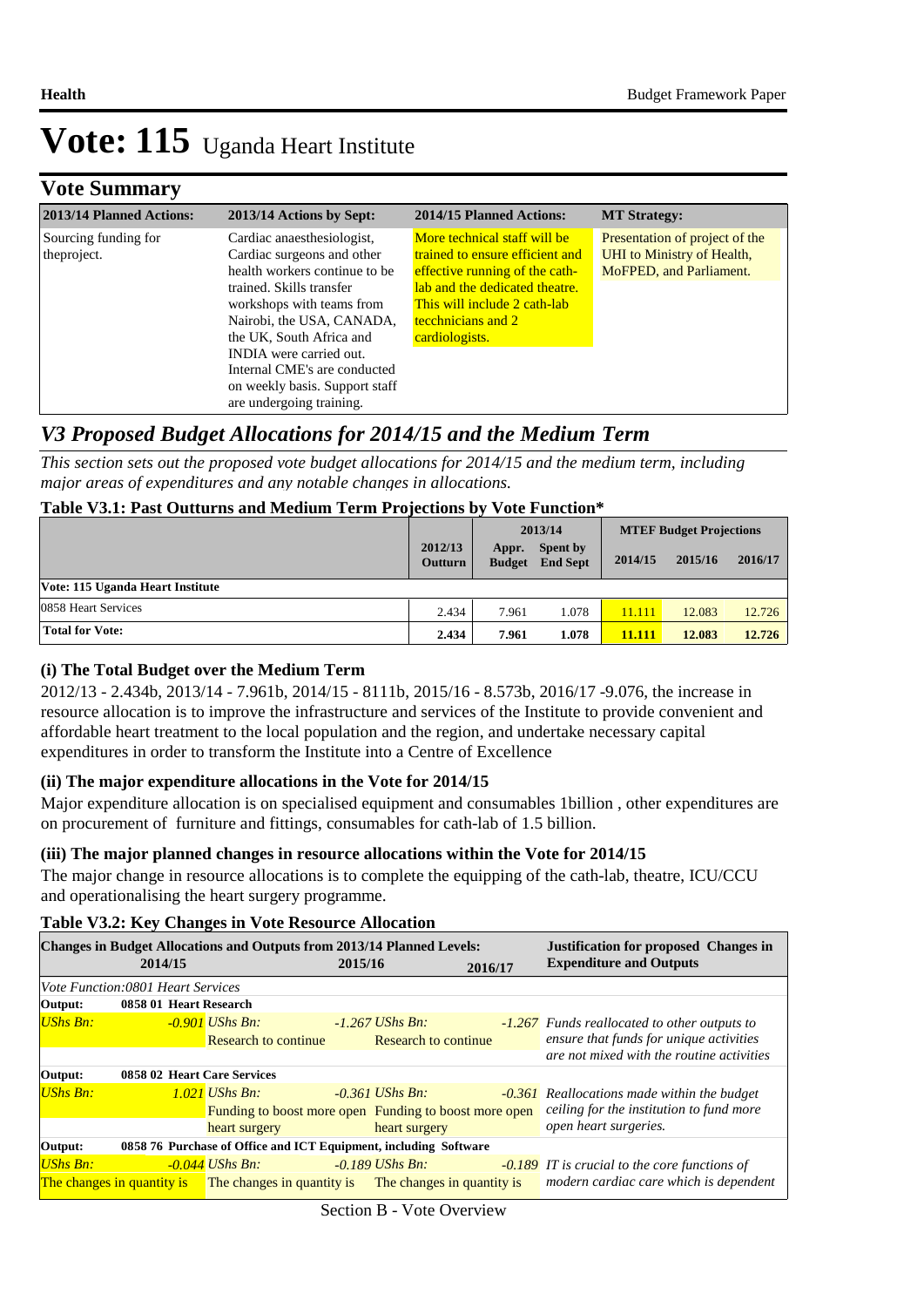## **Vote Summary**

| 2014/15                                                                                                                                                                                         | <b>Changes in Budget Allocations and Outputs from 2013/14 Planned Levels:</b><br>2015/16                                                                                                  | 2016/17                                                                                                                  | <b>Justification for proposed Changes in</b><br><b>Expenditure and Outputs</b>                                                                                                                 |
|-------------------------------------------------------------------------------------------------------------------------------------------------------------------------------------------------|-------------------------------------------------------------------------------------------------------------------------------------------------------------------------------------------|--------------------------------------------------------------------------------------------------------------------------|------------------------------------------------------------------------------------------------------------------------------------------------------------------------------------------------|
| due to limited space and<br>priority was for specialised<br>equipment                                                                                                                           | due to limited space and<br>priority was for specialised<br>equipment                                                                                                                     | due to limited space and<br>priority was for specialised<br>equipment                                                    | on hitech equipment for<br>operationalisation, teaching and linkage<br>with collaborating International<br>Institutions to ensure benchmarking and<br>maintenance of high quality of practice. |
| Output:                                                                                                                                                                                         | 0858 77 Purchase of Specialised Machinery & Equipment                                                                                                                                     |                                                                                                                          |                                                                                                                                                                                                |
| <b>UShs Bn:</b><br><b>Procured equipment need</b><br>frequent maintainance,<br>servicing and replacement<br>of parts. There is also need<br>to procure additional<br>equipment in the shortrun. | $3.114$ UShs Bn:<br>Procured equipment need<br>frequent maintainance,<br>servicing and replacement<br>of parts. There is also need<br>to procure additional<br>equipment in the shortrun. | $-0.957$ UShs Bn:<br>$-1.609$                                                                                            |                                                                                                                                                                                                |
| Output:                                                                                                                                                                                         | 0858 78 Purchase of Office and Residential Furniture and Fittings                                                                                                                         |                                                                                                                          |                                                                                                                                                                                                |
| <b>UShs Bn:</b><br>The changes in quantity is<br>due to limited space and<br>priority was for specialised<br>equipment                                                                          | -0.100 UShs Bn:<br>The changes in quantity is<br>due to limited space and<br>priority was for specialised<br>equipment                                                                    | $-0.230$ UShs Bn:<br>The changes in quantity is<br>due to limited space and<br>priority was for specialised<br>equipment | <b>-0.177</b> Specialised equipment is necessary for<br>the operationalisation of the Cath-lab<br>and the operating theatre in order to<br>reduce referrals abroad.                            |

### *V4: Vote Challenges for 2014/15 and the Medium Term*

*This section sets out the major challenges the vote faces in 2014/15 and the medium term which the vote has been unable to address in its spending plans.*

1. The major challenges include human resource issue in terms of low numbers and poor terms and conditions of service for super specialist staff that have made attraction, recruitment and maintenance very difficult. 2. The grossly inadequate non-wage bill to support the super specialist service. 3. The procurement of super specialist drugs, chemicals, sundries, implants and devices through middle men is time consuming and denies patients the delivery of the vital inputs for their service in a timely manner and does not guarantee quality besides increasing costs. 4. The proposed UHI Cardiac hospital has not been captured.

### **Table V4.1: Additional Output Funding Requests**

| <b>Additional Requirements for Funding and</b><br><b>Outputs in 2014/15:</b>                                                                                                                                    | <b>Justification of Requirement for</b><br><b>Additional Outputs and Funding</b>                                                                                                                                                                                                                                                                                                                                                                                                               |  |  |
|-----------------------------------------------------------------------------------------------------------------------------------------------------------------------------------------------------------------|------------------------------------------------------------------------------------------------------------------------------------------------------------------------------------------------------------------------------------------------------------------------------------------------------------------------------------------------------------------------------------------------------------------------------------------------------------------------------------------------|--|--|
| Vote Function:0802 Heart Services                                                                                                                                                                               |                                                                                                                                                                                                                                                                                                                                                                                                                                                                                                |  |  |
| Output:<br>0858 02 Heart Care Services                                                                                                                                                                          |                                                                                                                                                                                                                                                                                                                                                                                                                                                                                                |  |  |
| UShs Bn:<br>9.200<br>The number of heart patients operated on both in the theatre<br>and the cath-lab will increase. The same will happen to the<br><b>ICU/CCU</b> , general wards and the investigative areas. | Treatment of heart patients is costly procedure. Enhancing this<br>service will reduce costly referrals abroad. UHI has capacity to<br>operate a minimum of 300 children having heart problems and<br>over 500 cardiac catherisation procedures. The cost of each<br>procedure is US dollars 5,000 at the Institute compared to US<br>dollars 20,000 if the patients were to be referred abroad. There is<br>therefore a lot of cost saving of capital flight by funding<br>procedures at UHI. |  |  |

*This section discusses how the vote's plans will address and respond to the cross-cutting policy, issues of gender and equity; HIV/AIDS; and the Environment, and other budgetary issues such as Arrears and NTR..* 

### **(i) Cross-cutting Policy Issues**

### *(i) Gender and Equity*

Heart services are offered to all people regardless of age or gender to all patients in need.